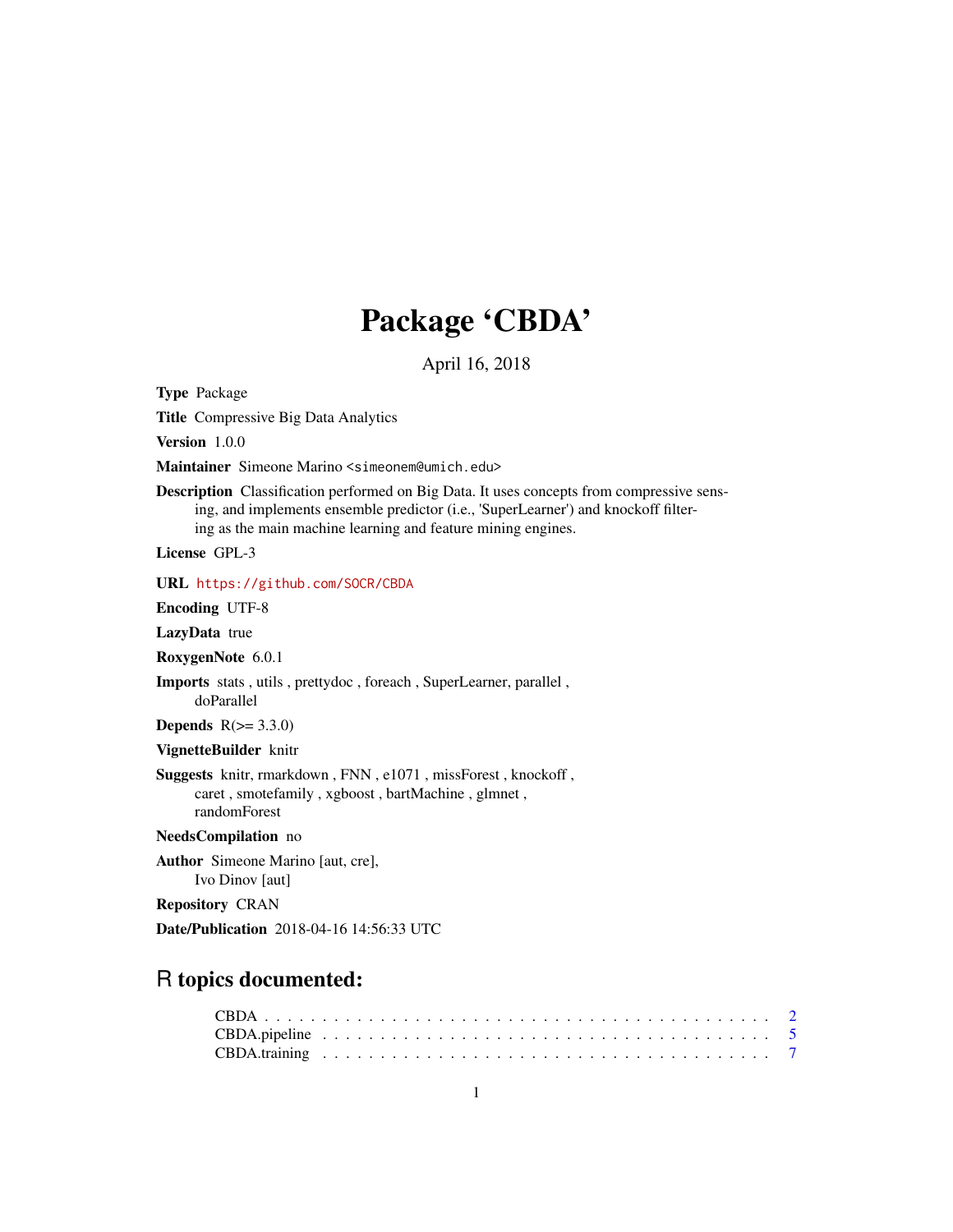#### <span id="page-1-0"></span> $2 \t\t\t CBDA$

| Index | 19 |
|-------|----|

CBDA *Main Compressive Big Data Analytics - CBDA function*

#### Description

This CBDA function comprises all the input specifications to run a set M of subsamples from the Big Data [Xtemp, Ytemp]. We assume that the Big Data is already clean and harmonized. This version 1.0.0 is fully tested ONLY on continuous features Xtemp and binary outcome Ytemp.

#### Usage

```
CBDA(Ytemp, Xtemp, label = "CBDA_package_test", alpha = 0.2, Kcol_min = 5,
 Kcol_max = 15, Nrow_min = 30, Nrow_max = 50, misValperc = 0,
 M = 3000, N_cores = 1, top = 1000, workspace_directory = tempdir(),
 max_covs = 100, min_covs = 5, algorithm_list = c("SL.glm", "SL.xgboost",
  "SL.glmnet", "SL.svm", "SL.randomForest", "SL.bartMachine"))
```
#### Arguments

| Ytemp    | This is the output variable (vector) in the original Big Data                                                |
|----------|--------------------------------------------------------------------------------------------------------------|
| Xtemp    | This is the input variable (matrix) in the original Big Data                                                 |
| label    | This is the label appended to RData workspaces generated within the CBDA<br>calls                            |
| alpha    | Percentage of the Big Data to hold off for Validation                                                        |
| Kcol_min | Lower bound for the percentage of features-columns sampling (used for the Fea-<br>ture Sampling Range - FSR) |
| Kcol_max | Upper bound for the percentage of features-columns sampling (used for the Fea-<br>ture Sampling Range - FSR) |
| Nrow_min | Lower bound for the percentage of cases-rows sampling (used for the Case Sam-<br>pling Range - CSR)          |
| Nrow_max | Upper bound for the percentage of cases-rows sampling (used for the Case Sam-<br>pling Range - CSR)          |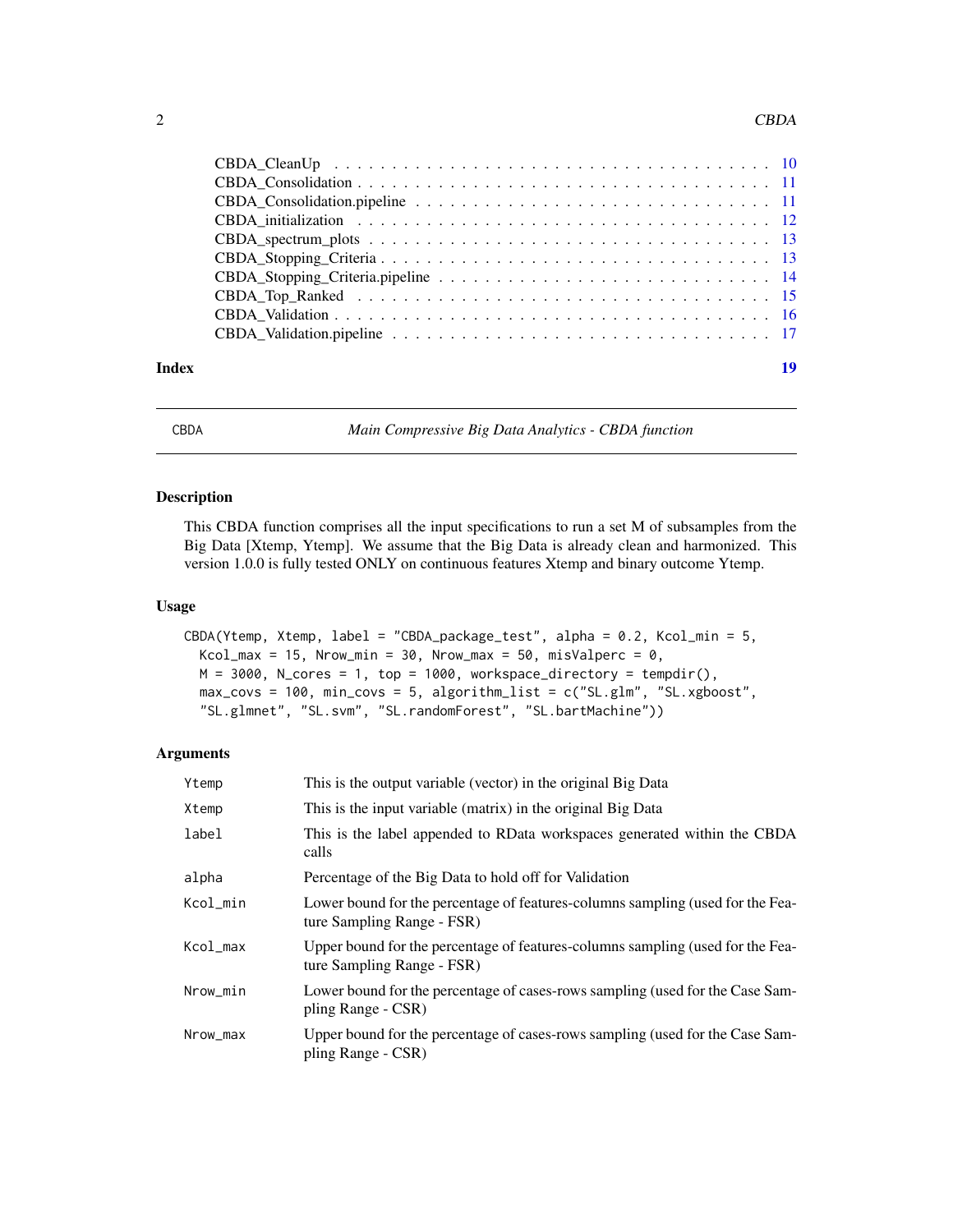#### $\mathbf{C}\mathbf{B}\mathbf{D}\mathbf{A}$  3

| misValperc          | Percentage of missing values to introduce in BigData (used just for testing, to<br>mimic real cases).                                                                                                 |
|---------------------|-------------------------------------------------------------------------------------------------------------------------------------------------------------------------------------------------------|
| M                   | Number of the BigData subsets on which perform Knockoff Filtering and Su-<br>perLearner feature mining                                                                                                |
| N_cores             | Number of Cores to use in the parallel implementation (default is set to 1 core)                                                                                                                      |
| top                 | Top predictions to select out of the M (must be $\langle M, \text{optimal } \sim 0.1 \times M \rangle$ )                                                                                              |
| workspace_directory |                                                                                                                                                                                                       |
|                     | Directory where the results and workspaces are saved (set by default to tem-<br>pdir()                                                                                                                |
| max_covs            | Top features to display and include in the Validation Step where nested models<br>are tested                                                                                                          |
| $min\_covs$         | Minimum number of top features to include in the initial model for the Valida-<br>tion Step (it must be greater than 2)                                                                               |
|                     | algorithm_list List of algorithms/wrappers used by the SuperLearner. By default is set to the<br>following list algorithm_list <- c("SL.glm","SL.xgboost", "SL.glmnet","SL.svm","SL.randomForest","SL |

#### Details

This function comprises all the input specifications to run a set M of subsamples from the Big Data [Xtemp, Ytemp]. We assume that the Big Data is already clean and harmonized. After the necessary data wrangling (i.e., imputation, normalization and rebalancing), an ensemble predictor (i.e., SuperLearner) is applied to each subsample for training/learning. The list of algorithms used by the SuperLearner is supplied by an external file to be placed in the working directory (e.g.: CBDA\_SL\_library.m in our release). The file can contain any SuperLearner wrapper and any wrappers properly defined by the user. The ensemble predictive model is then validated on a fraction alpha of the Big Data. Each subsample generates a predictive model that is ranked based on performance metrics (e.g., Mean Square Error-MSE and Accuracy) during the first validation step. After all the M subsamples have been generated and each predictive model computed, the CBDA function calls 4 more functions to perform i) CONSOLIDATION and ranking of the results where the top predictive models are selected (top) and the more frequent features (BEST) are ranked and displayed as well, ii) VALIDATION on the top ranked features (i.e., up to "max\_covs" number of features) where nested ensemble predictive models are generated in a bottom-up fashion, iii) Implementation of STOPPING CRITERIA for the best/optimal ensemble predictive model (to avoid overfitting) and iv) CLEAN UP step for deleting unnecessary workspaces generated by the CBDA protocol. IMPORTANT - Memory limits to run CBDA: see [https://stat.ethz.ch/R-manual/R-devel/](https://stat.ethz.ch/R-manual/R-devel/library/base/html/Memory-limits.html) [library/base/html/Memory-limits.html](https://stat.ethz.ch/R-manual/R-devel/library/base/html/Memory-limits.html) for various limitations on memory needs while running R under different OS. As far as CBDA is concerned, a CBDA object can be up to 200-300 Mb. The space needed to save all the workspaces however may need to be as large as 1-5 Gb, depending on the number of subsamples. We are working on an new CBDA implementation that reduces the storage constraints.

#### Value

CBDA object with validation results and 3 RData workspaces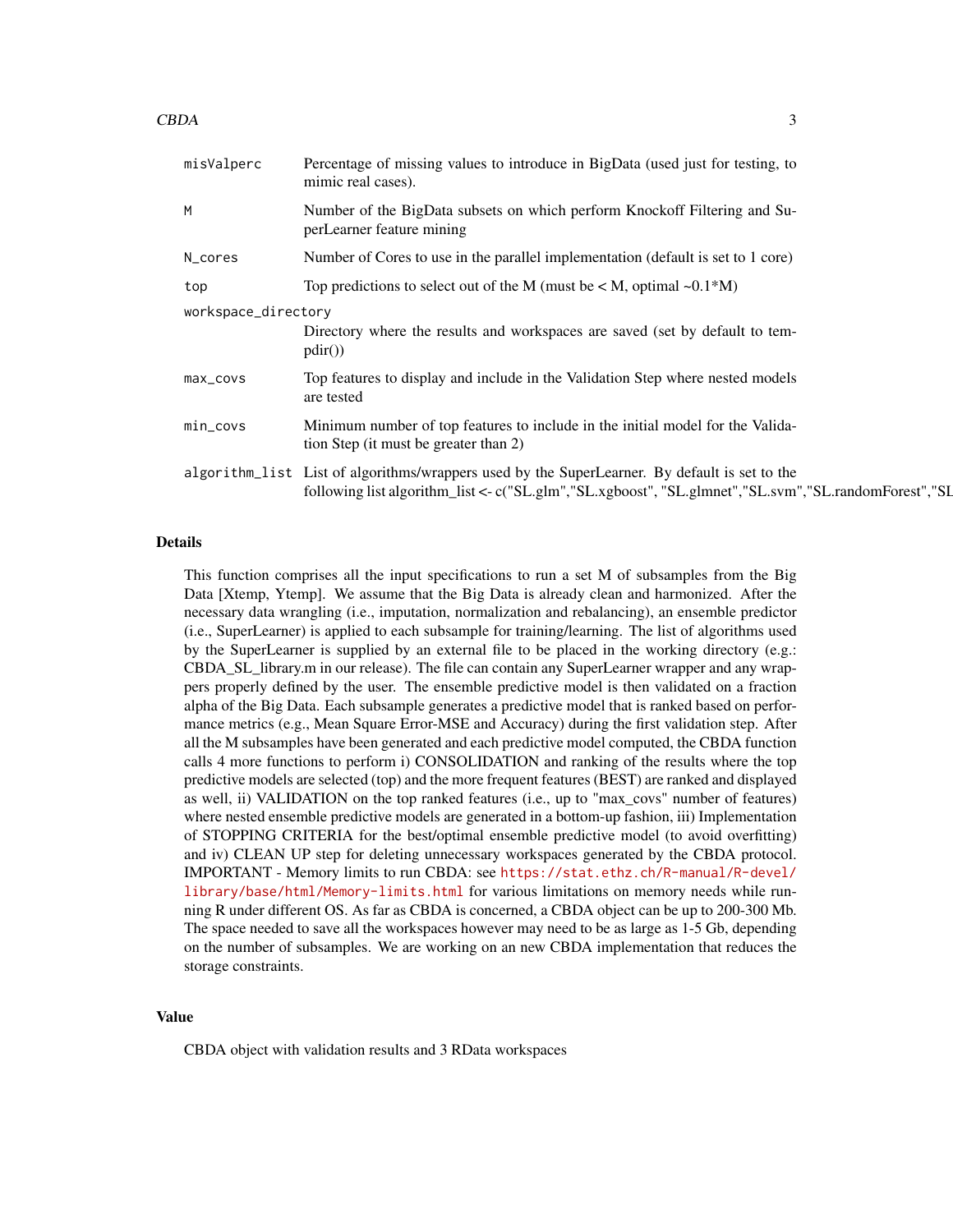#### References

See <https://github.com/SOCR/CBDA/releases> for details on the CBDA protocol and the manuscript "Controlled Feature Selection and Compressive Big Data Analytics: Applications to Big Biomedical and Health Studies" [under review] authored by Simeone Marino, Jiachen Xu, Yi Zhao, Nina Zhou, Yiwang Zhou, Ivo D. Dinov from the University of Michigan

#### Examples

```
# Installation
# Please upload the Windows binary and/or source CBDA_1.0.0 files from
# the CBDA Github repository https://github.com/SOCR/CBDA/releases
## Not run:
# Installation from the Windows binary (recommended for Windows systems)
install.packages("/filepath/CBDA_1.0.0_binary_Windows.zip", repos = NULL, type = "win.binary")
# Installation from the source (recommended for Macs and Linux systems)
install.packages("/filepath/CBDA_1.0.0_source_.tar.gz", repos = NULL, type = "source")
# Initialization
# This function call installs (if needed) and attaches all the necessary packages to run
# the CBDA package v1.0.0. It should be run before any production run or test.
# The output shows a table where for each package a TRUE or FALSE is displayed.
# Thus the necessary steps can be pursued in case some package has a FALSE.
CBDA_initialization()
# Set the specs for the synthetic dataset to be tested
n = 300 # number of observations
p = 100 # number of variables
# Generate a nxp matrix of IID variables (e.g., ~N(0,1))
X1 = matrix(rnorm(n*p), nrow=n, ncol=p)# Setting the nonzero variables - signal variables
nonzero=c(1,100,200,300,400,500,600,700,800,900)
# Set the signal amplitude (for noise level = 1)
amplitude = 10
# Allocate the nonzero coefficients in the correct places
beta = amplitude * (1:p %in% nonzero)
# Generate a linear model with a bias (e.g., white noise ~N(0,1))
ztemp <- function() X1 %*% beta + rnorm(n)
z = ztemp()
# Pass it through an inv-logit function to
# generate the Bernoulli response variable Ytemp
pr = 1/(1+exp(-z))Ytemp = rbinom(n,1,pr)X2 <- cbind(Ytemp,X1)
dataset_file ="Binomial_dataset_3.txt"
```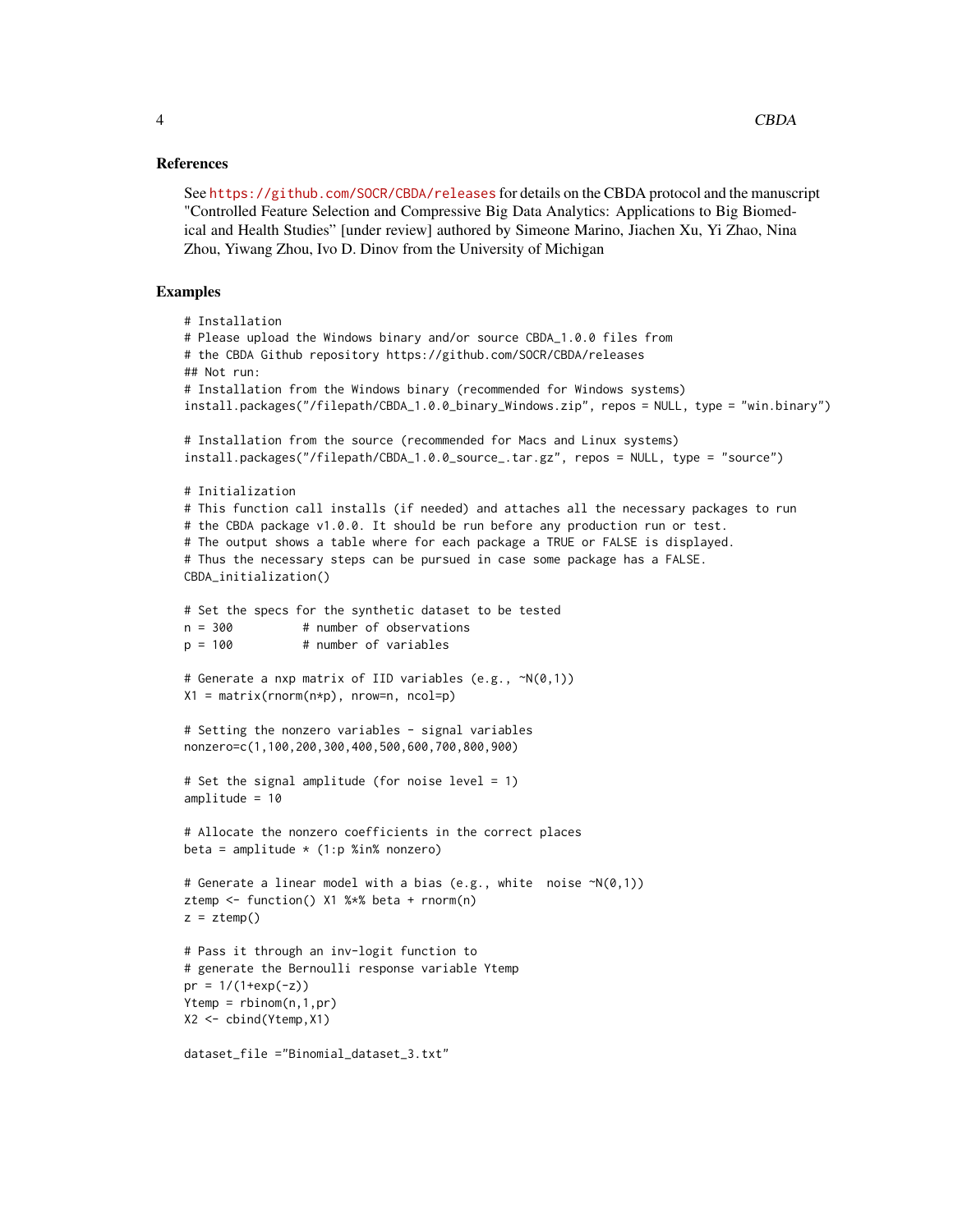```
# Save the synthetic dataset
a \leftarrow \text{tempdir}()write.table(X2, file = paste0(file.path(a),'/',dataset_file), sep=",")
# The file is now stored in the directory a
a
list.files(a)
# Load the Synthetic dataset
Data = read.csv(paste0(file.path(a),'/',dataset_file),header = TRUE)
Ytemp <- Data[,1] # set the outcome
original_names_Data <- names(Data)
cols_to_eliminate=1
Xtemp <- Data[-cols_to_eliminate] # set the matrix X of features/covariates
original_names_Xtemp <- names(Xtemp)
# Add more wrappers/algorithms to the SuperLearner ensemble predictor
# It can be commented out if only the default set of algorithms are used,
# e.g., algorithm_list = c("SL.glm","SL.xgboost","SL.glmnet","SL.svm",
                            "SL.randomForest", "SL.bartMachine")
# This defines a "new" wrapper, based on the default SL.glmnet
 SL.glmnet.0.75 <- function(..., alpha = 0.75, family="binomial"){
                 SL.glmnet(..., alpha = alpha, family = family)}
 test_example <- c("SL.glmnet","SL.glmnet.0.75")
# Call the Main CBDA function
# Multicore functionality NOT enabled
CBDA_object <- CBDA(Ytemp, Xtemp, M = 12, Nrow_min = 50, Nrow_max = 70,
              top = 10, max_{covs} = 8, min_{covs} = 3, algorithm_{list} = test_{example},
              workspace_directory = a)
# Multicore functionality enabled
test_example <- c("SL.xgboost","SL.svm")
CBDA_test <- CBDA(Ytemp, Xtemp, M = 40, Nrow_min = 50, Nrow_max = 70,
               N_{\text{cores}} = 2, top = 30, max<sub>-covs</sub> = 20,
                min_covs = 5 , algorithm_list = test_example ,
              workspace_directory = a)
## End(Not run)
```
CBDA.pipeline *Training/Leaning Step for Compressive Big Data Analytics - LONI PIPELINE*

#### **Description**

The CBDA.pipeline() function comprises all the input specifications to run a set M of subsamples from the Big Data [Xtemp, Ytemp]. We assume that the Big Data is already clean and harmonized.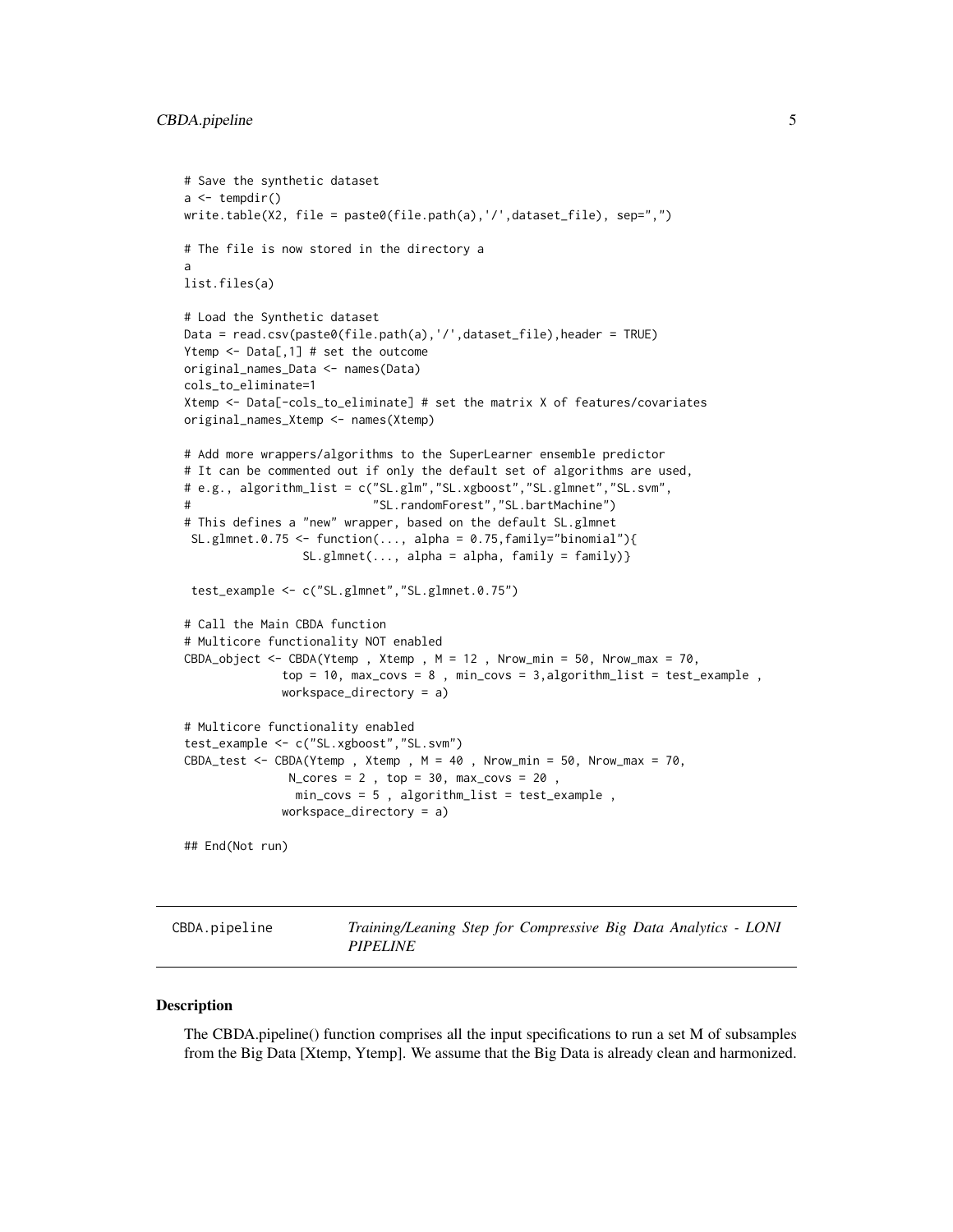This version 1.0.0 is fully tested ONLY on continuous features Xtemp and binary outcome Ytemp.

#### Usage

```
CBDA.pipeline(job_id, Ytemp, Xtemp, label = "CBDA_package_test",
  alpha = 0.2, Kcol_min = 5, Kcol_max = 15, Nrow_min = 30,
 Nrow_max = 50, misValperc = 0, M = 3000, N\_cores = 1, top = 1000,
 workspace_directory = setwd(tempdir()), max_covs = 100, min_covs = 5,
  algorithm_list = c("SL.glm", "SL.xgboost", "SL.glmnet", "SL.svm",
  "SL.randomForest", "SL.bartMachine"))
```
#### Arguments

| This is the output variable (vector) in the original Big Data<br>This is the input variable (matrix) in the original Big Data<br>This is the label appended to RData workspaces generated within the CBDA |
|-----------------------------------------------------------------------------------------------------------------------------------------------------------------------------------------------------------|
|                                                                                                                                                                                                           |
|                                                                                                                                                                                                           |
|                                                                                                                                                                                                           |
| Percentage of the Big Data to hold off for Validation                                                                                                                                                     |
| Lower bound for the percentage of features-columns sampling (used for the Fea-                                                                                                                            |
| Upper bound for the percentage of features-columns sampling (used for the Fea-                                                                                                                            |
| Lower bound for the percentage of cases-rows sampling (used for the Case Sam-                                                                                                                             |
| Upper bound for the percentage of cases-rows sampling (used for the Case Sam-                                                                                                                             |
| Percentage of missing values to introduce in BigData (used just for testing, to                                                                                                                           |
| Number of the BigData subsets on which perform Knockoff Filtering and Su-                                                                                                                                 |
| Number of Cores to use in the parallel implementation (default is set to 1 core)                                                                                                                          |
| Top predictions to select out of the M (must be $\langle M, \text{ optimal } \sim 0.1 \times M \rangle$ )                                                                                                 |
|                                                                                                                                                                                                           |
| Directory where the results and workspaces are saved (set by default to tem-                                                                                                                              |
| Top features to display and include in the Validation Step where nested models                                                                                                                            |
| Minimum number of top features to include in the initial model for the Valida-                                                                                                                            |
| algorithm_list List of algorithms/wrappers used by the SuperLearner. By default is set to the<br>following list algorithm_list <- c("SL.glm","SL.xgboost", "SL.glmnet","SL.svm","SL.randomForest","SL     |
| tion Step (it must be greater than 2)                                                                                                                                                                     |

# Value

CBDA object with validation results and 3 RData workspaces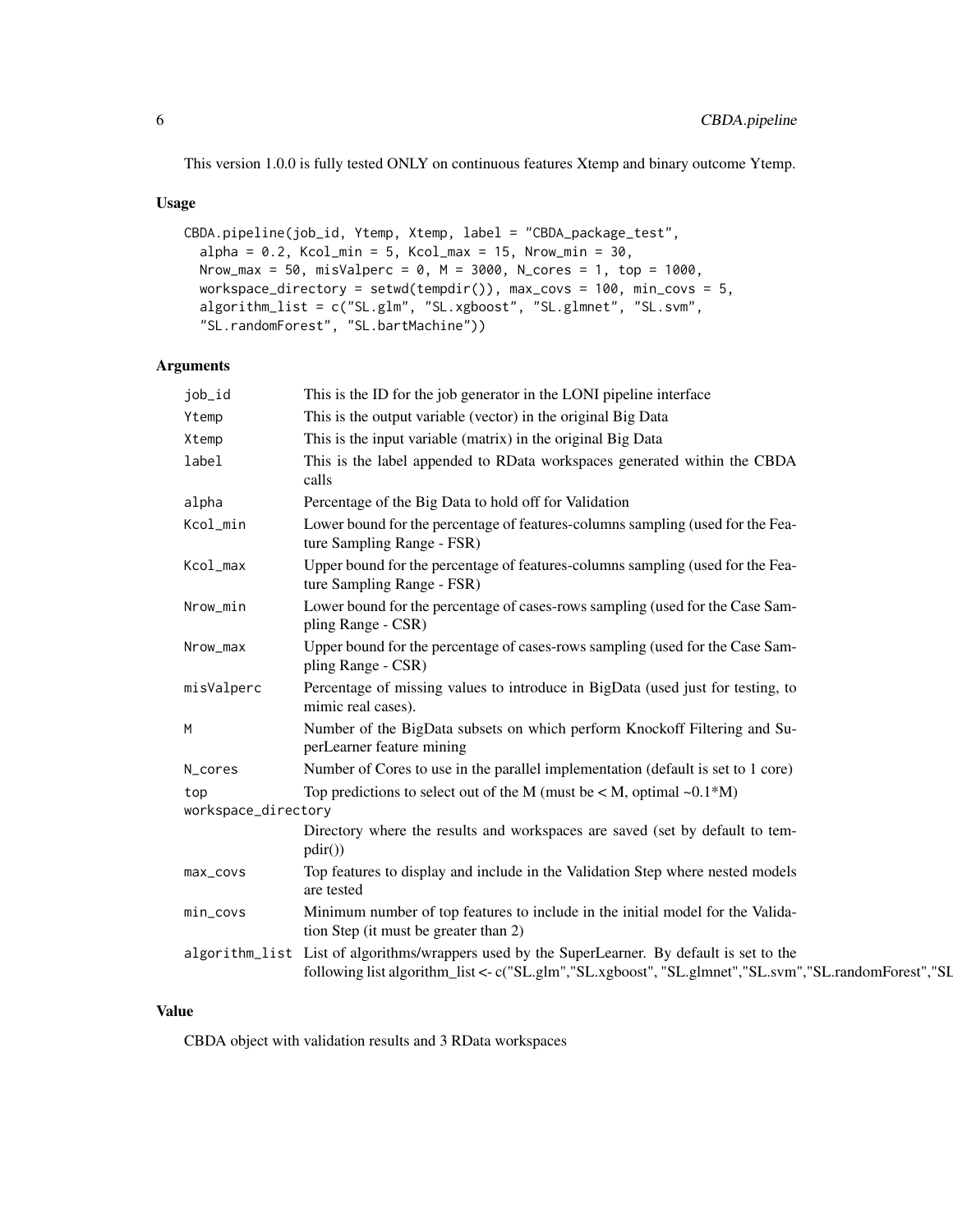<span id="page-6-0"></span>

# Description

This CBDA function comprises all the input specifications to run a set M of subsamples from the Big Data [Xtemp, Ytemp]. We assume that the Big Data is already clean and harmonized. This version 1.0.0 is fully tested ONLY on continuous features Xtemp and binary outcome Ytemp. It only performs the Training/Learning step of the CBDA protocol.

#### Usage

```
CBDA.training(Ytemp, Xtemp, label = "CBDA_package_test", alpha = 0.2,
  Kcol\_min = 5, Kcol\_max = 15, Nrow\_min = 30, Nrow\_max = 50,
  misValperc = 0, M = 3000, N_cores = 1, top = 1000,
  workspace_directory = tempdir(), max_covs = 100, min_covs = 5,
  algorithm_list = c("SL.glm", "SL.xgboost", "SL.glmnet", "SL.svm",
  "SL.randomForest", "SL.bartMachine"))
```
#### Arguments

| Ytemp               | This is the output variable (vector) in the original Big Data                                                |
|---------------------|--------------------------------------------------------------------------------------------------------------|
| Xtemp               | This is the input variable (matrix) in the original Big Data                                                 |
| label               | This is the label appended to RData workspaces generated within the CBDA<br>calls                            |
| alpha               | Percentage of the Big Data to hold off for Validation                                                        |
| Kcol_min            | Lower bound for the percentage of features-columns sampling (used for the Fea-<br>ture Sampling Range - FSR) |
| Kcol_max            | Upper bound for the percentage of features-columns sampling (used for the Fea-<br>ture Sampling Range - FSR) |
| Nrow_min            | Lower bound for the percentage of cases-rows sampling (used for the Case Sam-<br>pling Range - CSR)          |
| Nrow_max            | Upper bound for the percentage of cases-rows sampling (used for the Case Sam-<br>pling Range - CSR)          |
| misValperc          | Percentage of missing values to introduce in BigData (used just for testing, to<br>mimic real cases).        |
| M                   | Number of the BigData subsets on which perform Knockoff Filtering and Su-<br>perLearner feature mining       |
| N_cores             | Number of Cores to use in the parallel implementation (default is set to 1 core)                             |
| top                 | Top predictions to select out of the M (must be $\langle M, \text{optimal } \sim 0.1 \times M \rangle$ )     |
| workspace_directory |                                                                                                              |
|                     | Directory where the results and workspaces are saved (set by default to tem-<br>pdir())                      |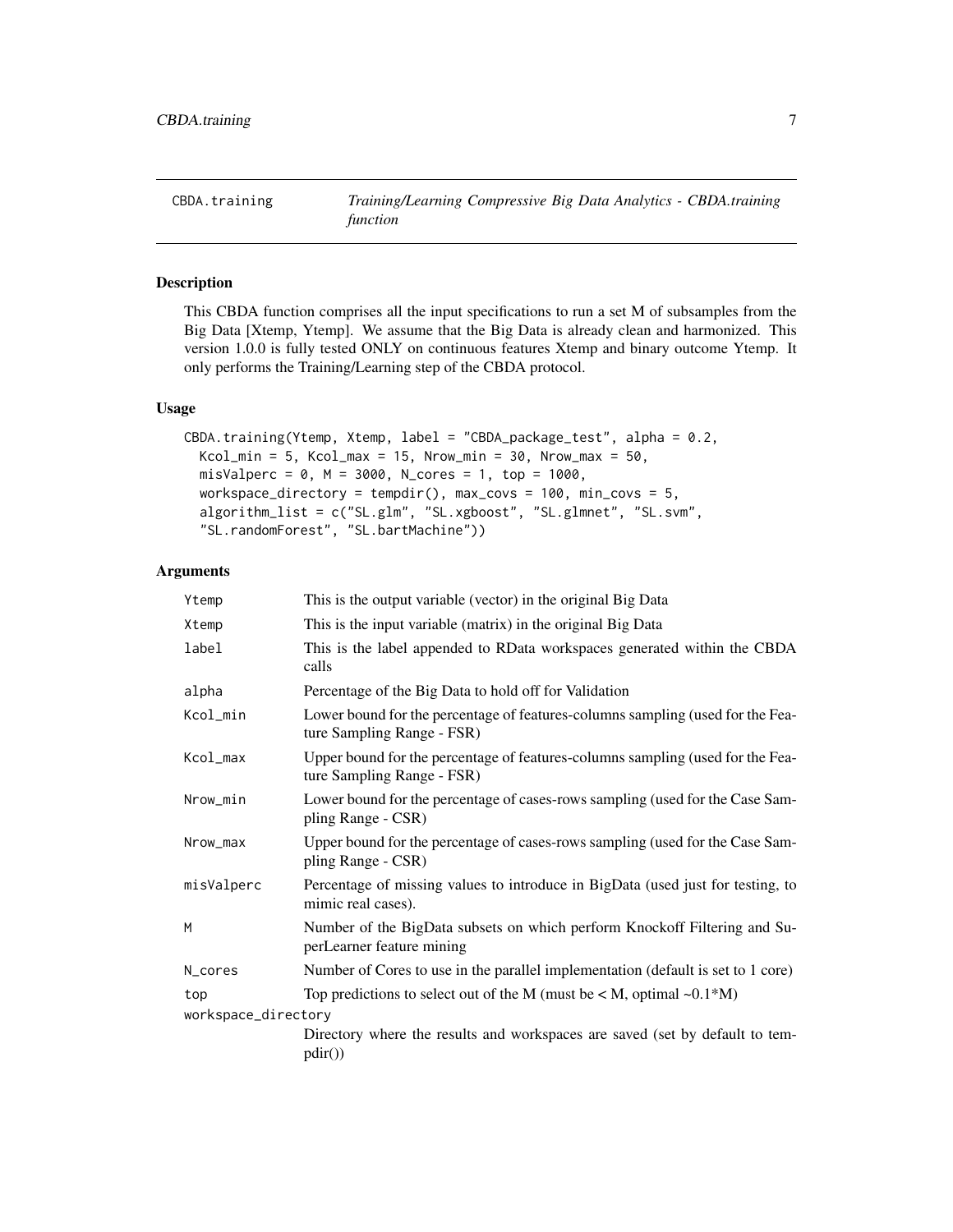| $max_{1 covs$ | Top features to display and include in the Validation Step where nested models<br>are tested                                                                                                          |
|---------------|-------------------------------------------------------------------------------------------------------------------------------------------------------------------------------------------------------|
| min_covs      | Minimum number of top features to include in the initial model for the Valida-<br>tion Step (it must be greater than 2)                                                                               |
|               | algorithm_list List of algorithms/wrappers used by the SuperLearner. By default is set to the<br>following list algorithm_list <- c("SL.glm","SL.xgboost", "SL.glmnet","SL.svm","SL.randomForest","SL |

#### Details

This function comprises all the input specifications to run a set M of subsamples from the Big Data [Xtemp, Ytemp]. We assume that the Big Data is already clean and harmonized. After the necessary data wrangling (i.e., imputation, normalization and rebalancing), an ensemble predictor (i.e., SuperLearner) is applied to each subsample for training/learning. The list of algorithms used by the SuperLearner is supplied by an external file to be placed in the working directory (e.g.: CBDA\_SL\_library.m in our release). The file can contain any SuperLearner wrapper and any wrappers properly defined by the user. The ensemble predictive model is then validated on a fraction alpha of the Big Data. Each subsample generates a predictive model that is ranked based on performance metrics (e.g., Mean Square Error-MSE and Accuracy) during the first validation step. IMPORTANT - Memory limits to run CBDA: see [https://stat.ethz.ch/R-manual/R-devel/](https://stat.ethz.ch/R-manual/R-devel/library/base/html/Memory-limits.html) [library/base/html/Memory-limits.html](https://stat.ethz.ch/R-manual/R-devel/library/base/html/Memory-limits.html) for various limitations on memory needs while running R under different OS. As far as CBDA is concerned, a CBDA object can be up to 200-300 Mb. The space needed to save all the workspaces however may need to be as large as 1-5 Gb, depending on the number of subsamples. We are working on an new CBDA implementation that reduces the storage constraints.

#### Value

CBDA object with validation results and 3 RData workspaces

#### References

See <https://github.com/SOCR/CBDA/releases> for details on the CBDA protocol and the manuscript "Controlled Feature Selection and Compressive Big Data Analytics: Applications to Big Biomedical and Health Studies" [under review] authored by Simeone Marino, Jiachen Xu, Yi Zhao, Nina Zhou, Yiwang Zhou, Ivo D. Dinov from the University of Michigan

#### Examples

```
# Installation
# Please upload the Windows binary and/or source CBDA_1.0.0 files from
# the CBDA Github repository https://github.com/SOCR/CBDA/releases
## Not run:
# Installation from the Windows binary (recommended for Windows systems)
install.packages("/filepath/CBDA_1.0.0_binary_Windows.zip", repos = NULL, type = "win.binary")
# Installation from the source (recommended for Macs and Linux systems)
install.packages("/filepath/CBDA_1.0.0_source_.tar.gz", repos = NULL, type = "source")
# Initialization
```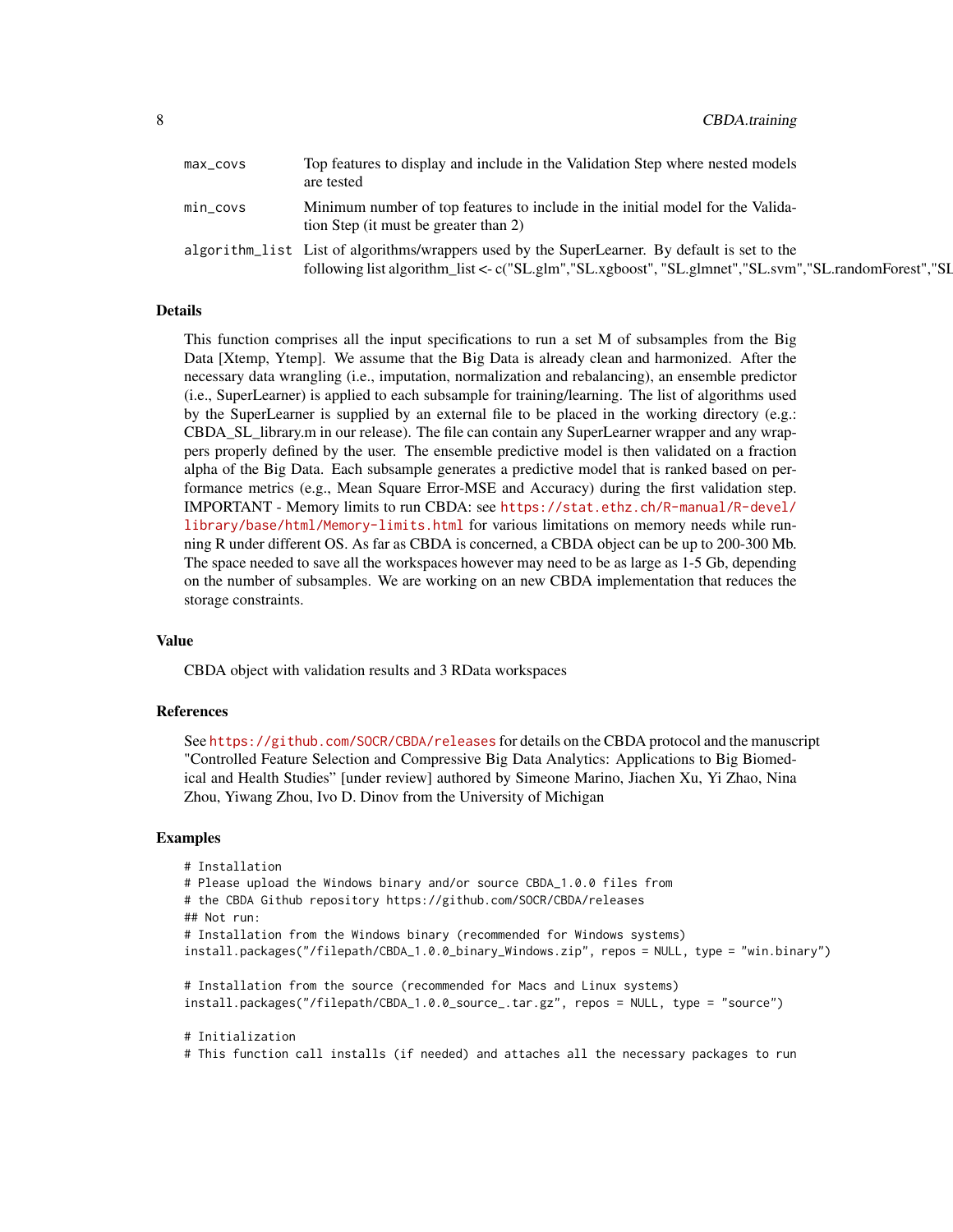#### CBDA.training 9

```
# the CBDA package v1.0.0. It should be run before any production run or test.
# The output shows a table where for each package a TRUE or FALSE is displayed.
# Thus the necessary steps can be pursued in case some package has a FALSE.
CBDA_initialization()
# Set the specs for the synthetic dataset to be tested
n = 300 # number of observations
p = 100 # number of variables
# Generate a nxp matrix of IID variables (e.g., ~N(0,1))
X1 = matrix(rnorm(n*p), nrow=n, ncol=p)# Setting the nonzero variables - signal variables
nonzero=c(1,100,200,300,400,500,600,700,800,900)
# Set the signal amplitude (for noise level = 1)
amplitude = 10
# Allocate the nonzero coefficients in the correct places
beta = amplitude * (1:p %in% nonzero)
# Generate a linear model with a bias (e.g., white noise ~N(0,1))
ztemp <- function() X1 %*% beta + rnorm(n)
z = ztemp()
# Pass it through an inv-logit function to
# generate the Bernoulli response variable Ytemp
pr = 1/(1+exp(-z))Ytemp = rbinom(n,1,pr)
X2 <- cbind(Ytemp,X1)
dataset_file ="Binomial_dataset_3.txt"
# Save the synthetic dataset
a \leftarrow tempdir()write.table(X2, file = paste0(file.path(a),'/',dataset_file), sep=",")
# The file is now stored in the directory a
a
list.files(a)
# Load the Synthetic dataset
Data = read.csv(paste0(file.path(a),'/',dataset_file),header = TRUE)
Ytemp <- Data[,1] # set the outcome
original_names_Data <- names(Data)
cols_to_eliminate=1
Xtemp <- Data[-cols_to_eliminate] # set the matrix X of features/covariates
original_names_Xtemp <- names(Xtemp)
# Add more wrappers/algorithms to the SuperLearner ensemble predictor
# It can be commented out if only the default set of algorithms are used,
# e.g., algorithm_list = c("SL.glm","SL.xgboost","SL.glmnet","SL.svm",
# "SL.randomForest","SL.bartMachine")
```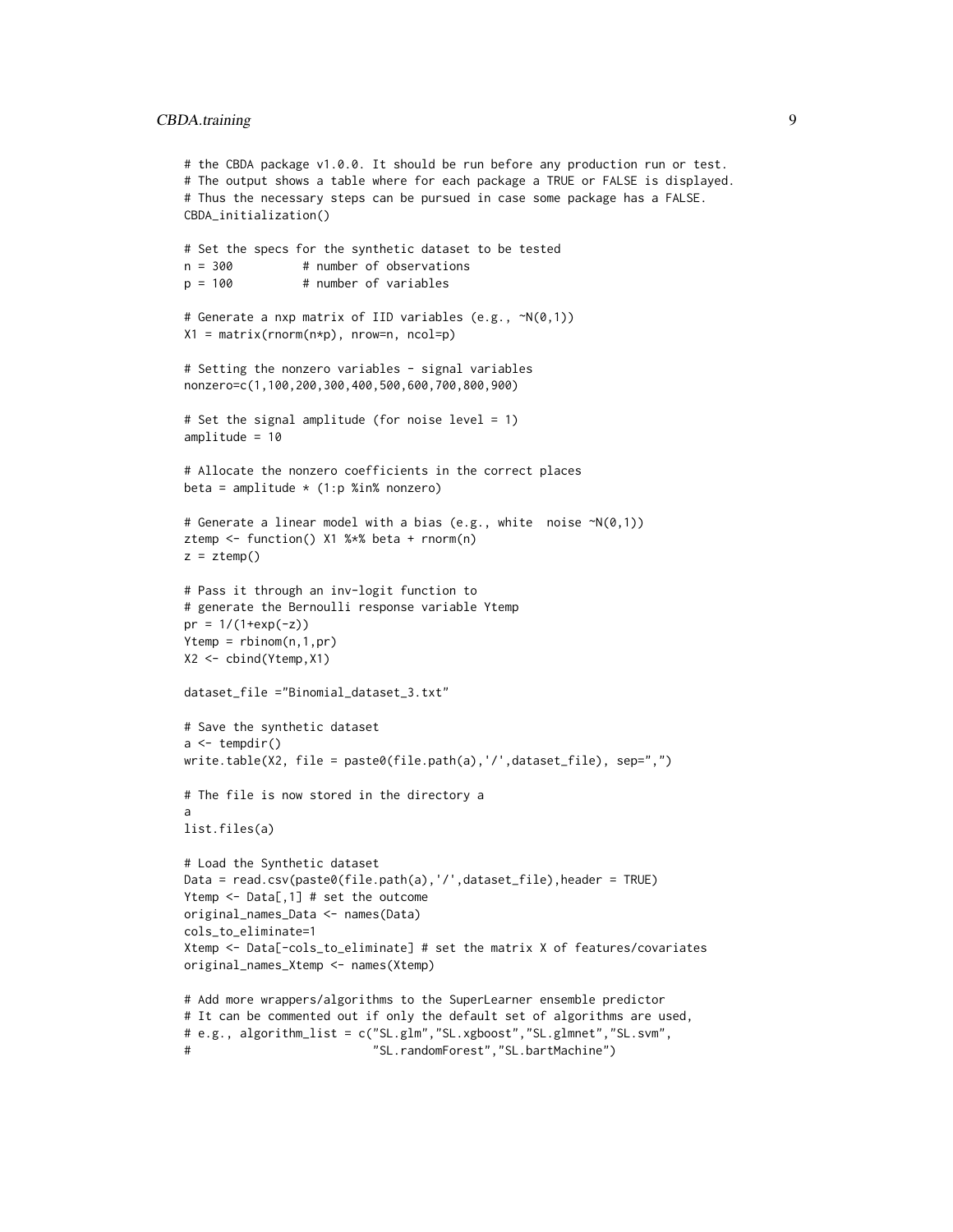```
# This defines a "new" wrapper, based on the default SL.glmnet
SL.glmnet.0.75 <- function(..., alpha = 0.75, family="binomial"){
                 SL.glmnet(..., alpha = alpha, family = family)test_example <- c("SL.glmnet","SL.glmnet.0.75")
# Call the CBDA function
# Multicore functionality NOT enabled
CBDA_object <- CBDA.training(Ytemp, Xtemp, M = 12, Nrow_min = 50, Nrow_max = 70,
              top = 10, max_{covs} = 8, min_{covs} = 3, algorithm_{list} = test_{example},
              workspace_directory = a)
# Multicore functionality enabled
test_example <- c("SL.xgboost","SL.svm")
CBDA_test <- CBDA.training(Ytemp , Xtemp , M = 40 , Nrow_min = 50, Nrow_max = 70,
               N_{\text{cores}} = 2, top = 30, max_covs = 20,
                min_covs = 5 , algorithm_list = test_example ,
              workspace_directory = a)
## End(Not run)
```

| CBDA_CleanUp |  | CBDA Clean up function for Compressive Big Data Analytics |
|--------------|--|-----------------------------------------------------------|
|              |  |                                                           |

#### Description

This CBDA cleans the current directory where all the intermediate workspaces have been created.

#### Usage

```
CBDA_CleanUp(label = "CBDA_package_test", workspace_directory = tempdir())
```
#### **Arguments**

| label               | This is the label appended to RData workspaces generated within the CBDA |
|---------------------|--------------------------------------------------------------------------|
|                     | calls                                                                    |
| workspace_directory |                                                                          |

Directory where the results and workspaces are saved

#### Value

value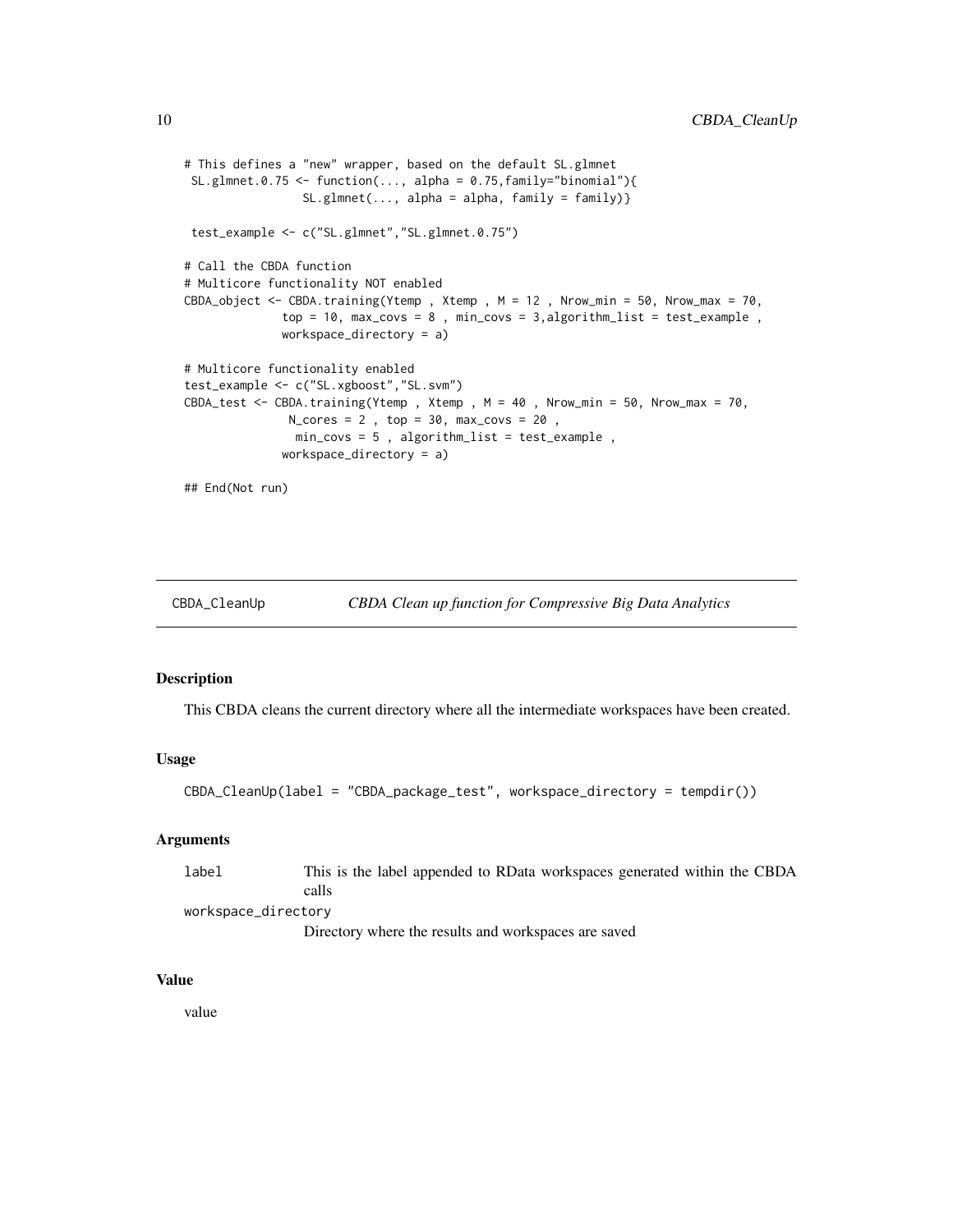<span id="page-10-0"></span>CBDA\_Consolidation *CBDA Consolidation function for Compressive Big Data Analytics*

#### Description

This CBDA function consolidates all the M workspaces generated in the Learning/Training step into a single workspace. It also ranks all the predictive models and selects the \*\*top\*\* ones to be sifted for top predictive features to be passed to the next step (i.e., \*\* the Validation Step\*\*).

#### Usage

```
CBDA_Consolidation(top, max_covs, M, misValperc, range_k, range_n, label,
 workspace_directory = tempdir())
```
#### **Arguments**

| top                 | Top predictions to select out of the M                                                                 |
|---------------------|--------------------------------------------------------------------------------------------------------|
| max_covs            | Top features to display and include in the Validation Step where nested models<br>are tested           |
| M                   | Number of the BigData subsets on which perform Knockoff Filtering and Su-<br>perLearner feature mining |
| misValperc          | Percentage of missing values to introduce in BigData (used just for testing, to<br>mimic real cases).  |
| range_k             | Features Sampling Range - FSR                                                                          |
| range_n             | Cases Sampling Range - CSR                                                                             |
| label               | This is the label appended to RData workspaces generated within the CBDA<br>calls                      |
| workspace_directory |                                                                                                        |
|                     | Directory where the results and workspaces are saved                                                   |

#### Value

value

CBDA\_Consolidation.pipeline *CBDA Consolidation function for Compressive Big Data Analytics - LONI pipeline*

#### Description

This CBDA function consolidates all the M workspaces generated in the Learning/Training step into a single workspace. It also ranks all the predictive models and selects the \*\*top\*\* ones to be sifted for top predictive features to be passed to the next step (i.e., \*\* the Validation Step\*\*).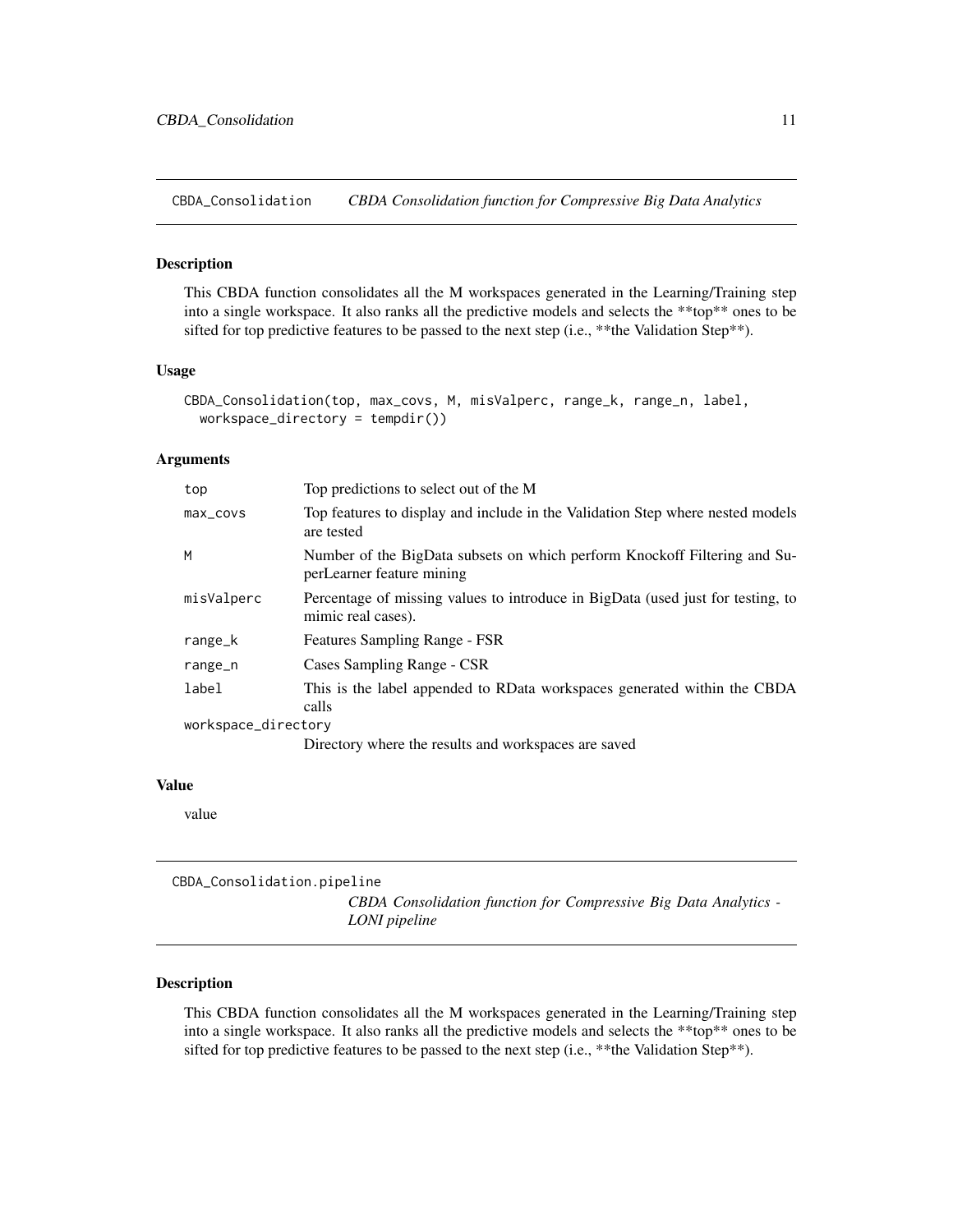#### <span id="page-11-0"></span>Usage

```
CBDA_Consolidation.pipeline(top, max_covs, M, misValperc, range_k, range_n,
  label, workspace_directory = tempdir())
```
#### Arguments

| top                 | Top predictions to select out of the M                                                                 |
|---------------------|--------------------------------------------------------------------------------------------------------|
| max_covs            | Top features to display and include in the Validation Step where nested models<br>are tested           |
| M                   | Number of the BigData subsets on which perform Knockoff Filtering and Su-<br>perLearner feature mining |
| misValperc          | Percentage of missing values to introduce in BigData (used just for testing, to<br>mimic real cases).  |
| range_k             | Features Sampling Range - FSR                                                                          |
| range_n             | Cases Sampling Range - CSR                                                                             |
| label               | This is the label appended to RData workspaces generated within the CBDA<br>calls                      |
| workspace_directory |                                                                                                        |
|                     | Directory where the results and workspaces are saved                                                   |

#### Value

value

CBDA\_initialization *CBDA Initialization function for Compressive Big Data Analytics*

#### Description

This CBDA function installs and attaches all the packages needed to run the CBDA. A user-defined list of packages can be passed as argument. Itis recommended to first execute the function without any arguments.

#### Usage

```
CBDA_initialization(pkg = c("missForest", "stats", "utils", "prettydoc",
  "foreach", "SuperLearner", "knockoff", "caret", "smotefamily", "parallel",
 "doParallel", "glmnet"), install = FALSE)
```
#### Arguments

| pkg     | List of packages to install and attach for running the CBDA algorithm. A default<br>list is already defined. |
|---------|--------------------------------------------------------------------------------------------------------------|
| install | Option to setup installation and attachment of the listed package. Set to FALSE<br>by default                |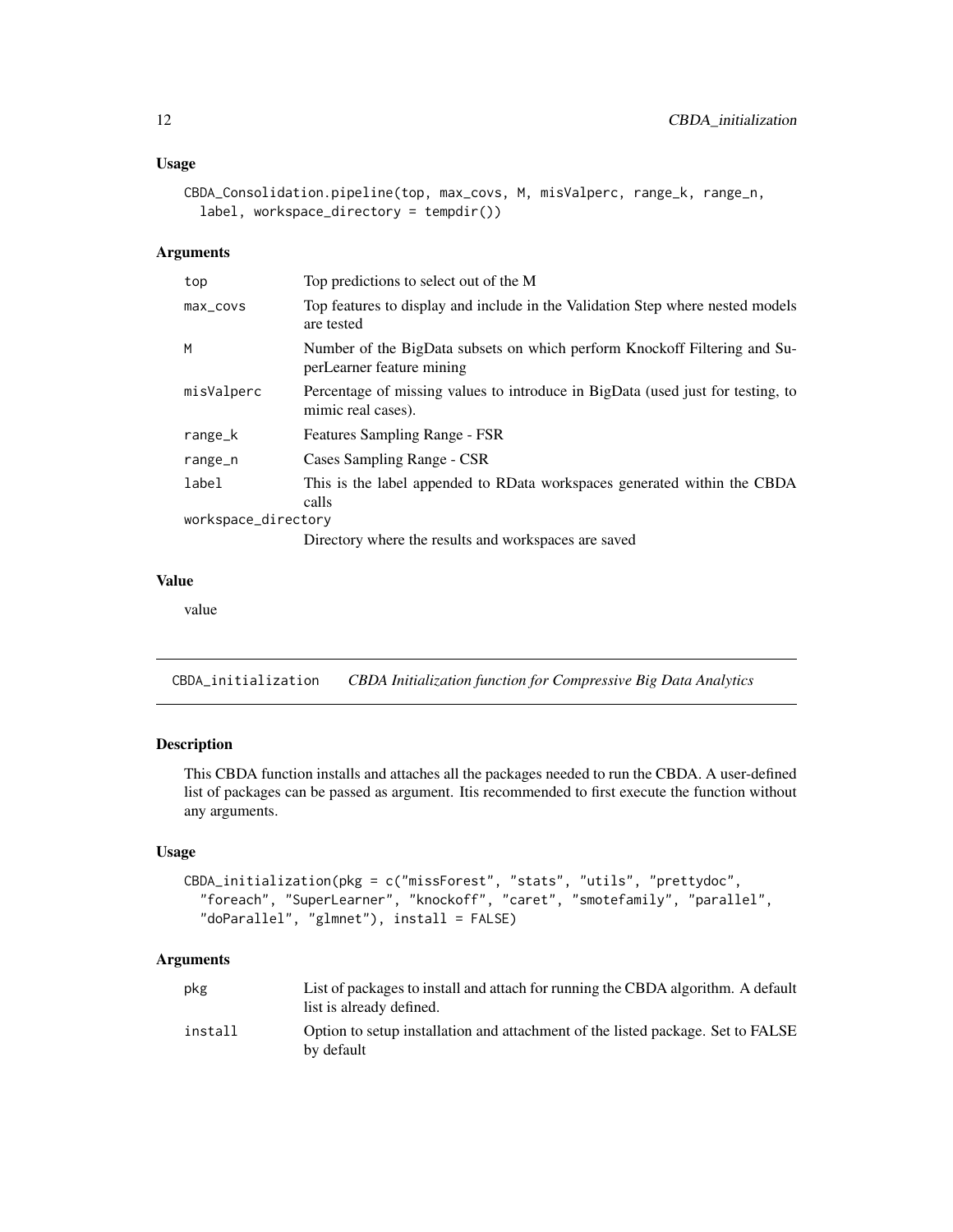#### <span id="page-12-0"></span>CBDA\_spectrum\_plots 13

#### Value

value

CBDA\_spectrum\_plots *CBDA Spectrum plot function for Compressive Big Data Analytics*

#### Description

This CBDA function generates histograms of the feature counts/densities as returned by the Accuracy and MSE metrics after the Learning/Training step.

#### Usage

CBDA\_spectrum\_plots(top)

#### Arguments

top Top ranked predictive models from the Learning/Training step

### Value

value

CBDA\_Stopping\_Criteria

*Stopping Criteria function for Compressive Big Data Analytics*

#### Description

This CBDA function generates a stopping criteria for the \*max\_covs - min\_covs\* nested predictive models generated in the previous step. It also populates the CBDA object.

```
CBDA_Stopping_Criteria(label = "CBDA_package_test", Kcol_min = 5,
 Kcol_max = 15, Nrow_min = 30, Nrow_max = 50, misValperc = 0,
 M = 3000, workspace_directory = tempdir(), max_covs = 100,
 min\_covs = 5, lambda = 1.005)
```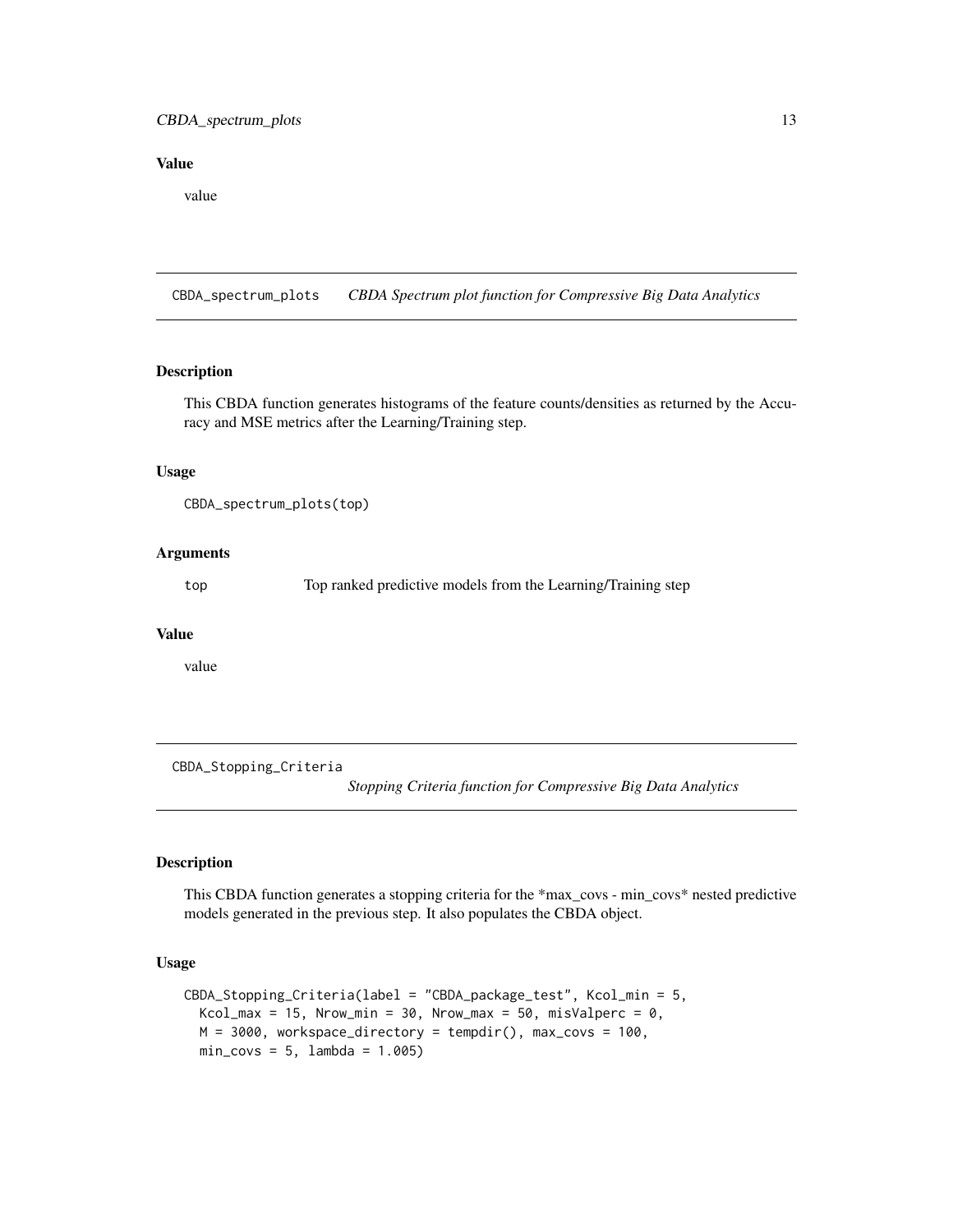<span id="page-13-0"></span>

| label               | This is the label appended to RData workspaces generated within the CBDA<br>calls                            |
|---------------------|--------------------------------------------------------------------------------------------------------------|
| Kcol_min            | Lower bound for the percentage of features-columns sampling (used for the Fea-<br>ture Sampling Range - FSR) |
| Kcol_max            | Upper bound for the percentage of features-columns sampling (used for the Fea-<br>ture Sampling Range - FSR) |
| Nrow_min            | Lower bound for the percentage of cases-rows sampling (used for the Case Sam-<br>pling Range - CSR)          |
| Nrow_max            | Upper bound for the percentage of cases-rows sampling (used for the Case Sam-<br>pling Range - CSR)          |
| misValperc          | Percentage of missing values to introduce in BigData (used just for testing, to<br>mimic real cases).        |
| M                   | Number of the BigData subsets on which perform Knockoff Filtering and Su-<br>perLearner feature mining       |
| workspace_directory |                                                                                                              |
|                     | Directory where the results and workspaces are saved                                                         |
| max_covs            | Top features to include in the Validation Step where nested models are tested                                |
| min_covs            | Minimum number of top features to include in the initial model for the Valida-<br>tion Step                  |
| lambda              | Fisher test threshold for MSE $(=1.005$ by default)                                                          |

#### Value

value

CBDA\_Stopping\_Criteria.pipeline

*Stopping Criteria function for Compressive Big Data Analytics*

#### Description

This CBDA function generates a stopping criteria for the \*max\_covs - min\_covs\* nested predictive models generated in the previous step. It also populates the CBDA object.

```
CBDA_Stopping_Criteria.pipeline(label = "CBDA_package_test", Kcol_min = 5,
 Kcol_max = 15, Nrow_min = 30, Nrow_max = 50, misValperc = 0,
 M = 3000, workspace_directory = tempdir(), max_covs = 100,
 min\_covs = 5, lambda = 1.005)
```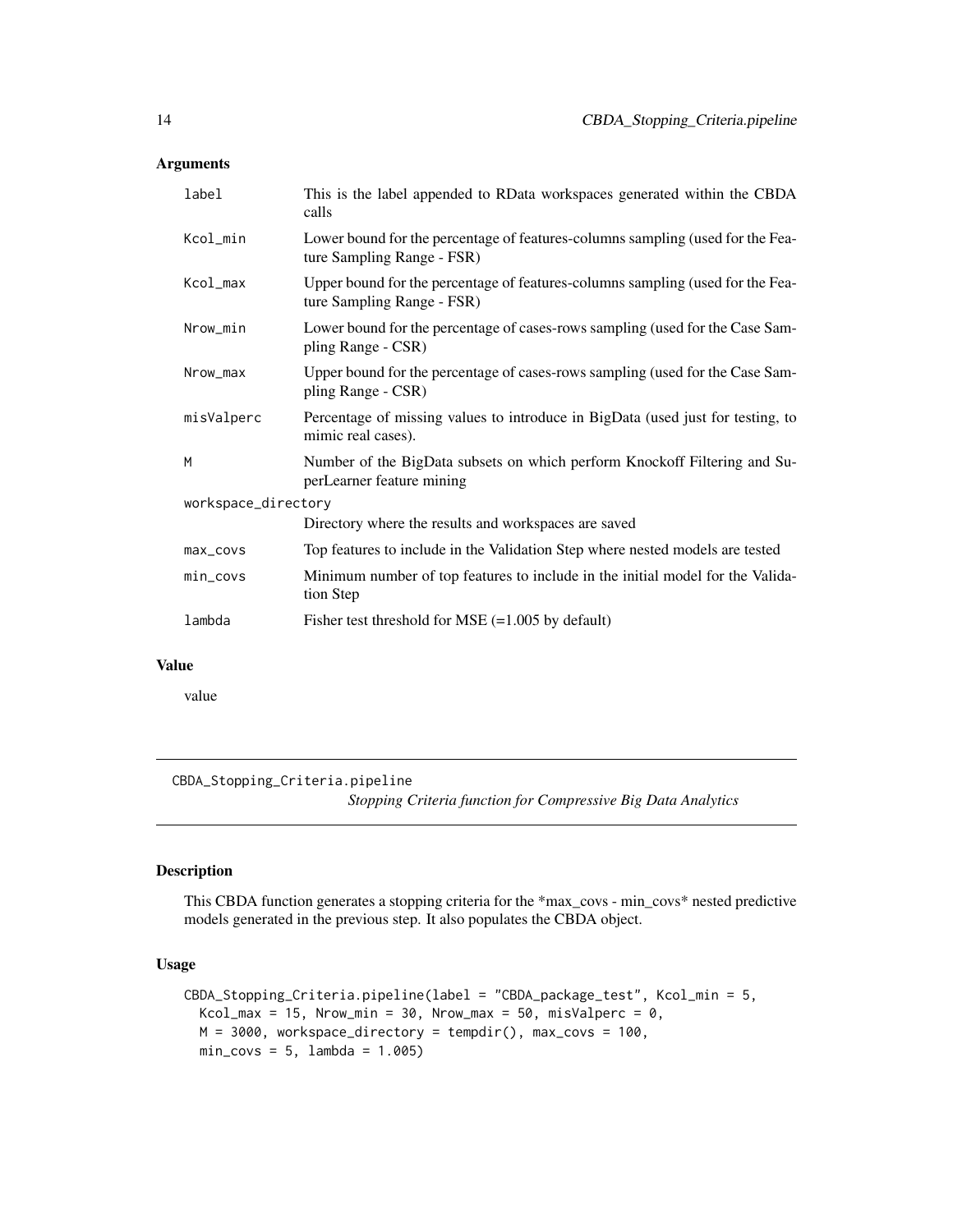<span id="page-14-0"></span>

| label               | This is the label appended to RData workspaces generated within the CBDA<br>calls                            |
|---------------------|--------------------------------------------------------------------------------------------------------------|
| Kcol_min            | Lower bound for the percentage of features-columns sampling (used for the Fea-<br>ture Sampling Range - FSR) |
| Kcol_max            | Upper bound for the percentage of features-columns sampling (used for the Fea-<br>ture Sampling Range - FSR) |
| Nrow_min            | Lower bound for the percentage of cases-rows sampling (used for the Case Sam-<br>pling Range - CSR)          |
| Nrow_max            | Upper bound for the percentage of cases-rows sampling (used for the Case Sam-<br>pling Range - CSR)          |
| misValperc          | Percentage of missing values to introduce in BigData (used just for testing, to<br>mimic real cases).        |
| M                   | Number of the BigData subsets on which perform Knockoff Filtering and Su-<br>perLearner feature mining       |
| workspace_directory |                                                                                                              |
|                     | Directory where the results and workspaces are saved                                                         |
| $max_{1 covs$       | Top features to include in the Validation Step where nested models are tested                                |
| min_covs            | Minimum number of top features to include in the initial model for the Valida-<br>tion Step                  |
| lambda              | Fisher test threshold for MSE $(=1.005$ by default)                                                          |

#### Value

value

| CBDA_Top_Ranked | CBDA Top-Ranked selection function for Compressive Big Data Ana- |
|-----------------|------------------------------------------------------------------|
|                 | lytics                                                           |

### Description

This CBDA function has all the features of the \*Consolidation()\* function but allows to choose a different \*\*top\*\* value (i.e., different from the one specified in the main \*CBDA()\* function

```
CBDA_Top_Ranked(top_new = 500, label = "CBDA_package_test", Kcol_min = 5,
 Kcol_max = 15, Nrow_min = 30, Nrow_max = 50, misValperc = 0,
 M = 3000, workspace_directory = getwd())
```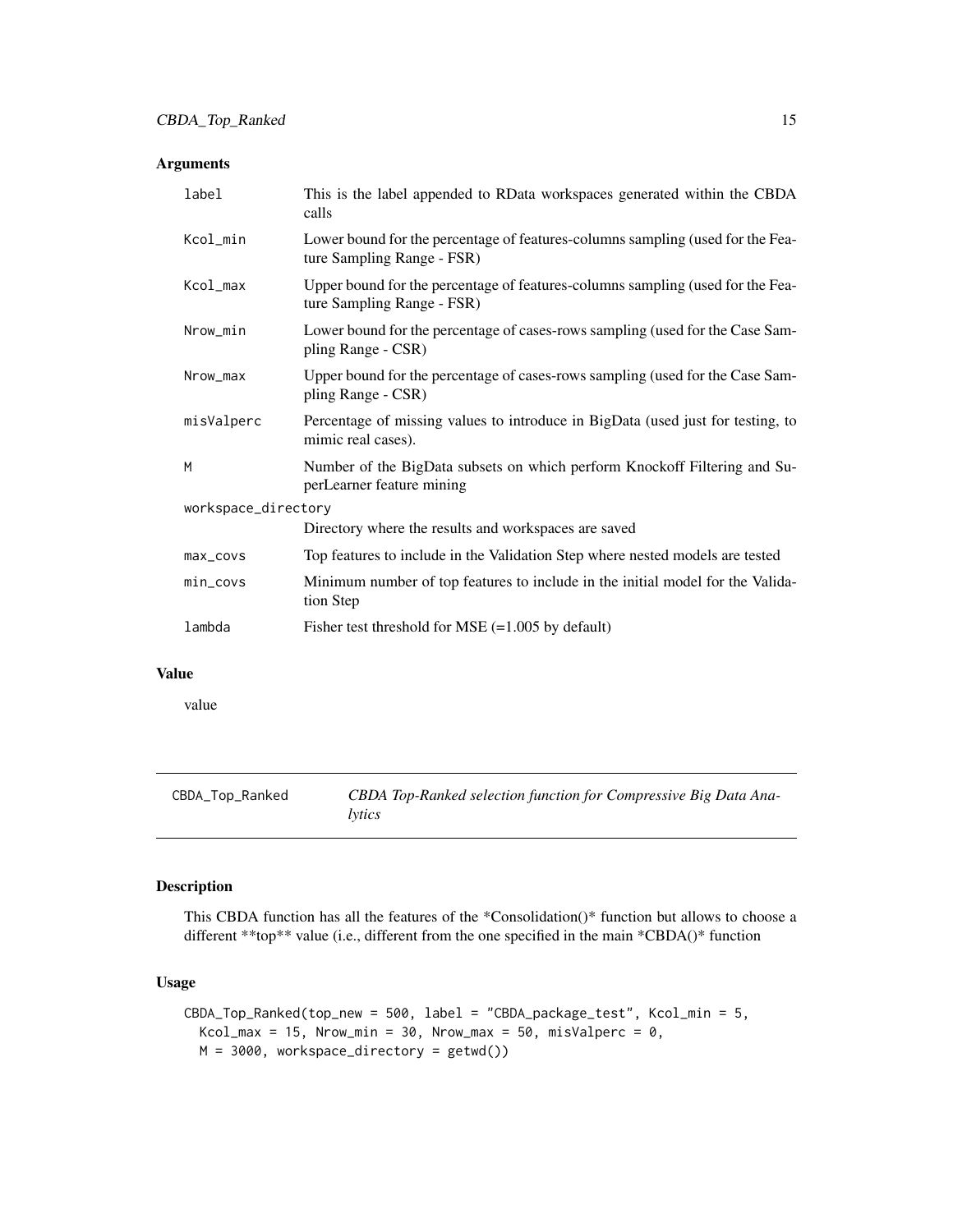<span id="page-15-0"></span>

| top_new             | The new value for the Top predictions to select out of the M                                                 |  |
|---------------------|--------------------------------------------------------------------------------------------------------------|--|
| label               | This is the label appended to RData workspaces generated within the CBDA<br>calls                            |  |
| Kcol_min            | Lower bound for the percentage of features-columns sampling (used for the Fea-<br>ture Sampling Range - FSR) |  |
| Kcol_max            | Upper bound for the percentage of features-columns sampling (used for the Fea-<br>ture Sampling Range - FSR) |  |
| Nrow_min            | Lower bound for the percentage of cases-rows sampling (used for the Case Sam-<br>pling Range - CSR)          |  |
| Nrow_max            | Upper bound for the percentage of cases-rows sampling (used for the Case Sam-<br>pling Range - CSR)          |  |
| misValperc          | Percentage of missing values to introduce in BigData (used just for testing, to<br>mimic real cases).        |  |
| M                   | Number of the BigData subsets on which perform Knockoff Filtering and Su-<br>perLearner feature mining       |  |
| workspace_directory |                                                                                                              |  |
|                     | Directory where the results and workspaces are saved                                                         |  |

#### Value

value

CBDA\_Validation *CBDA Validation function for Compressive Big Data Analytics*

#### Description

This CBDA function generates \*max\_covs - min\_covs\* nested models based on the ranking returned by the \*Consolidation\* function. It also consolidates all the \*max\_covs - min\_covs\* workspaces into a single one.

```
CBDA_Validation(label = "CBDA_package_test", alpha = 0.2, Kcol_min = 5,
 Kcol_max = 15, Nrow_min = 30, Nrow_max = 50, misValperc = 0,
 M = 3000, N_cores = 1, top = 1000, workspace_directory = tempdir(),
 max\_covs = 100, min\_covs = 5)
```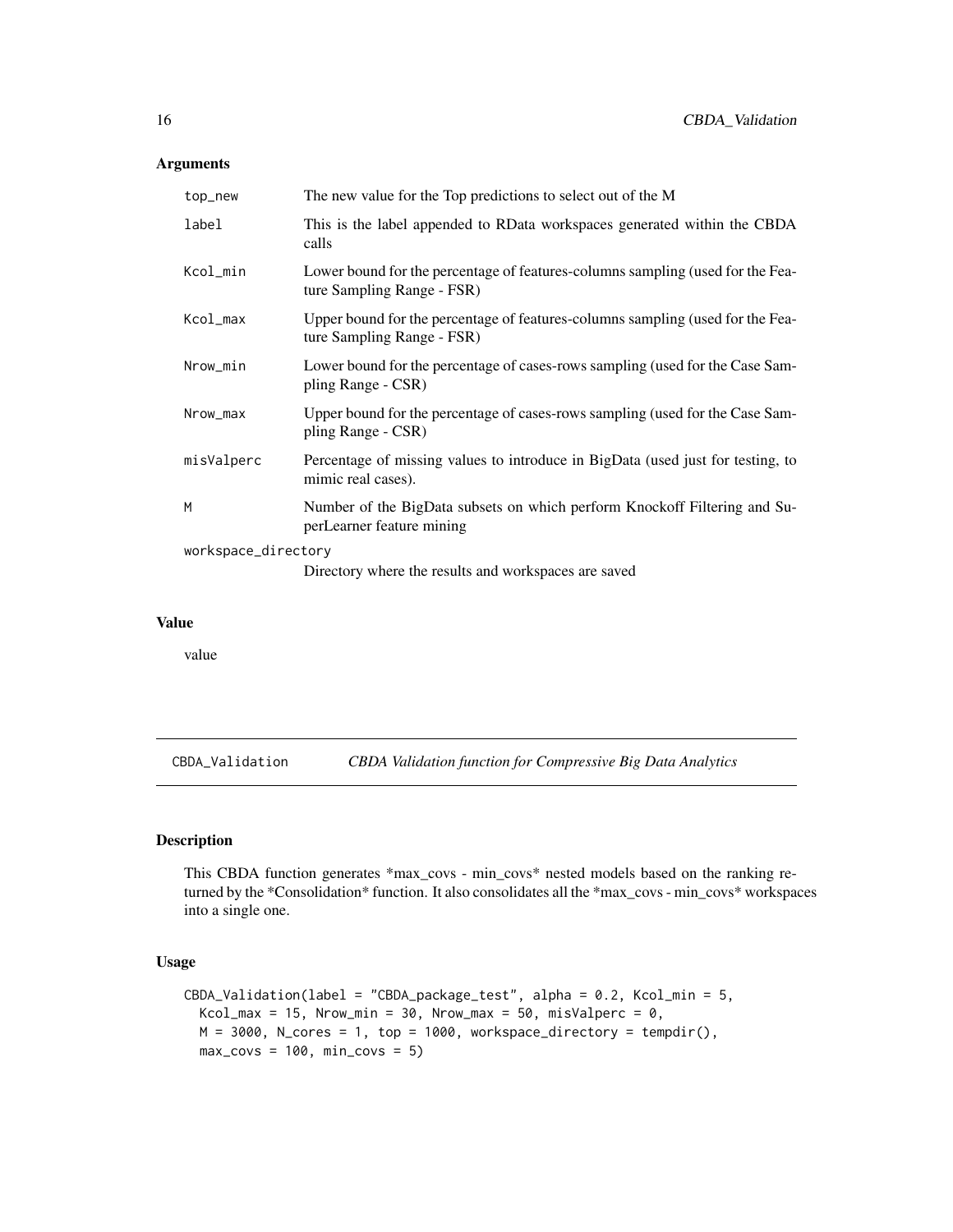<span id="page-16-0"></span>

| This is the label appended to RData workspaces generated within the CBDA<br>calls                            |  |  |
|--------------------------------------------------------------------------------------------------------------|--|--|
| Percentage of the Big Data to hold off for Validation                                                        |  |  |
| Lower bound for the percentage of features-columns sampling (used for the Fea-<br>ture Sampling Range - FSR) |  |  |
| Upper bound for the percentage of features-columns sampling (used for the Fea-<br>ture Sampling Range - FSR) |  |  |
| Lower bound for the percentage of cases-rows sampling (used for the Case Sam-<br>pling Range - CSR)          |  |  |
| Upper bound for the percentage of cases-rows sampling (used for the Case Sam-<br>pling Range - CSR)          |  |  |
| Percentage of missing values to introduce in BigData (used just for testing, to<br>mimic real cases).        |  |  |
| Number of the BigData subsets on which perform Knockoff Filtering and Su-<br>perLearner feature mining       |  |  |
| Number of Cores to use in the parallel implementation                                                        |  |  |
| Top predictions to select out of the M                                                                       |  |  |
| workspace_directory                                                                                          |  |  |
| Directory where the results and workspaces are saved                                                         |  |  |
| Top features to display and include in the Validation Step where nested models<br>are tested                 |  |  |
| Minimum number of top features to include in the initial model for the Valida-<br>tion Step                  |  |  |
|                                                                                                              |  |  |

#### Value

value

CBDA\_Validation.pipeline

*CBDA Validation function for Compressive Big Data Analytics - LONI pipeline version*

# Description

This CBDA function generates \*max\_covs - min\_covs\* nested models based on the ranking returned by the \*Consolidation\* function. It also consolidates all the \*max\_covs - min\_covs\* workspaces into a single one.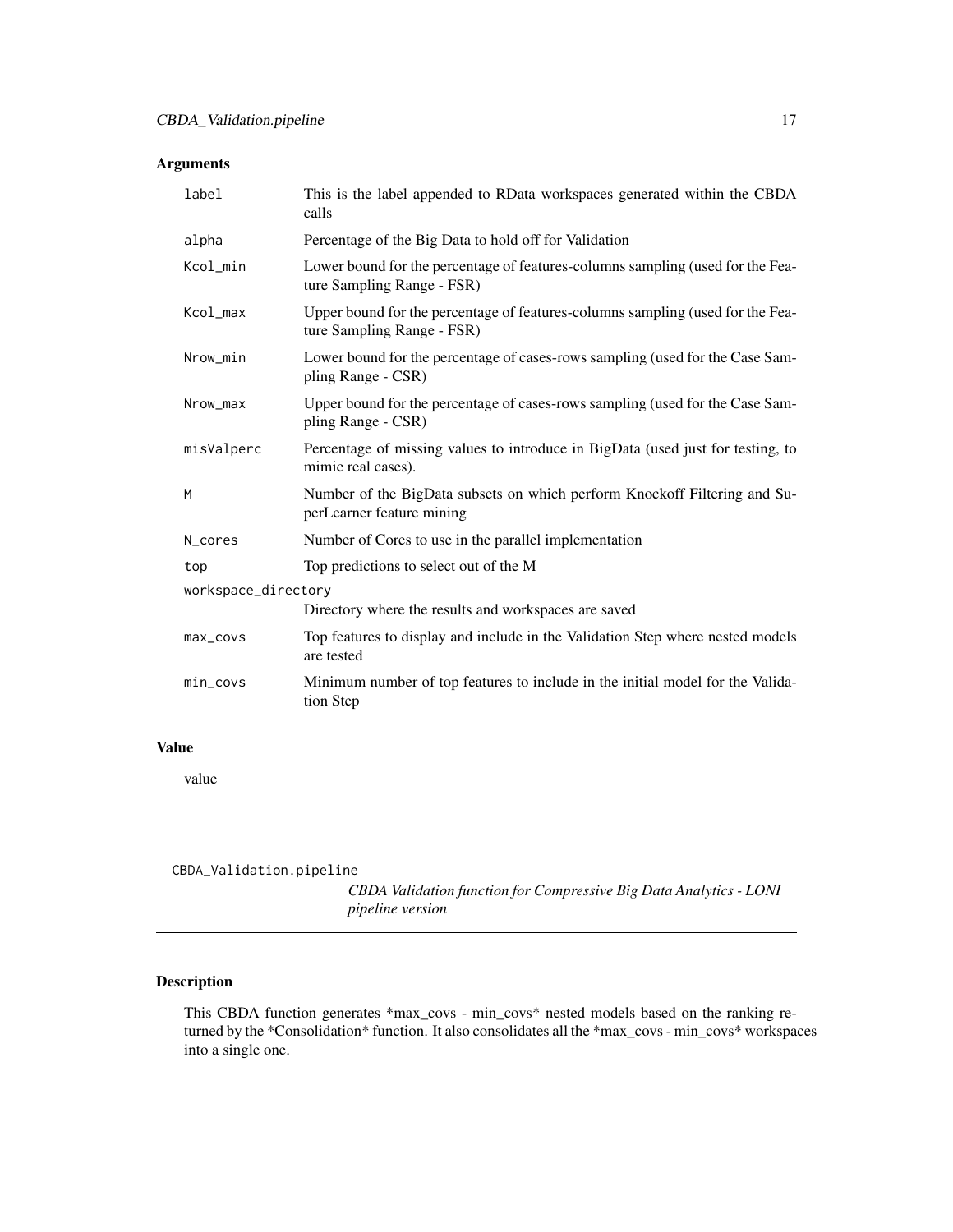# Usage

```
CBDA_Validation.pipeline(job_id_val, Ytemp, Xtemp,
 label = "CBDA_package_test", alpha = 0.2, Kcol_min = 5, Kcol_max = 15,
 Nrow_min = 30, Nrow_max = 50, misValperc = 0, M = 3000, N_cores = 1,
 top = 1000, workspace_directory = tempdir(), max_covs = 100,
 min\_covs = 5
```
# Arguments

| job_id_val          | This is the ID for the job generator in the LONI pipeline interface                                          |  |
|---------------------|--------------------------------------------------------------------------------------------------------------|--|
| Ytemp               | This is the output variable (vector) in the original Big Data                                                |  |
| Xtemp               | This is the input variable (matrix) in the original Big Data                                                 |  |
| label               | This is the label appended to RData workspaces generated within the CBDA<br>calls                            |  |
| alpha               | Percentage of the Big Data to hold off for Validation                                                        |  |
| Kcol_min            | Lower bound for the percentage of features-columns sampling (used for the Fea-<br>ture Sampling Range - FSR) |  |
| Kcol_max            | Upper bound for the percentage of features-columns sampling (used for the Fea-<br>ture Sampling Range - FSR) |  |
| Nrow_min            | Lower bound for the percentage of cases-rows sampling (used for the Case Sam-<br>pling Range - CSR)          |  |
| Nrow_max            | Upper bound for the percentage of cases-rows sampling (used for the Case Sam-<br>pling Range - CSR)          |  |
| misValperc          | Percentage of missing values to introduce in BigData (used just for testing, to<br>mimic real cases).        |  |
| M                   | Number of the BigData subsets on which perform Knockoff Filtering and Su-<br>perLearner feature mining       |  |
| N_cores             | Number of Cores to use in the parallel implementation                                                        |  |
| top                 | Top predictions to select out of the M                                                                       |  |
| workspace_directory |                                                                                                              |  |
|                     | Directory where the results and workspaces are saved                                                         |  |
| max_covs            | Top features to display and include in the Validation Step where nested models<br>are tested                 |  |
| min_covs            | Minimum number of top features to include in the initial model for the Valida-<br>tion Step                  |  |

# Value

value